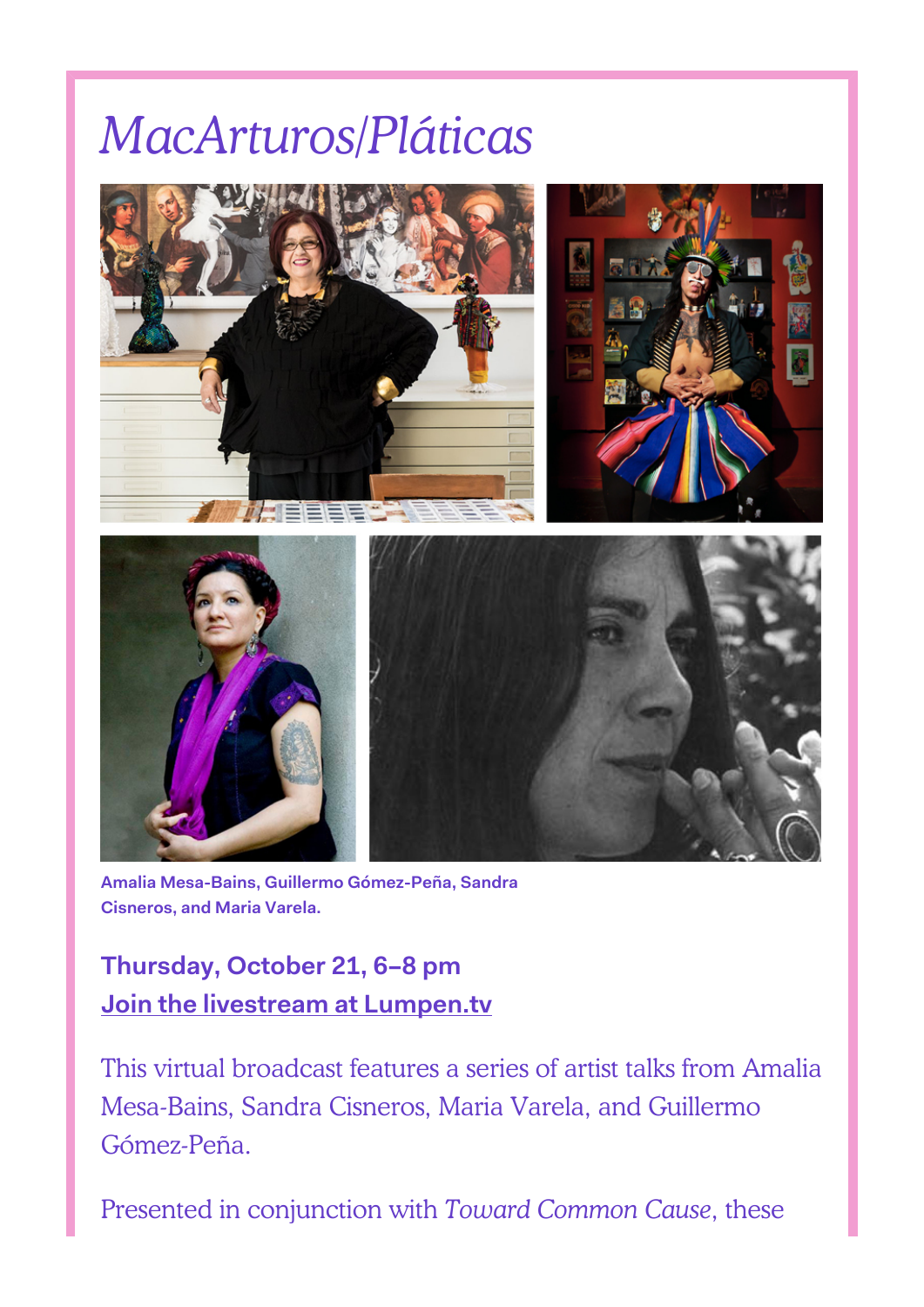conversations or *pláticas* engage in a variety of topics including, the arts, community transformation, cultural performance, and political history.

FREE, open to all. Tune in to [Lumpen.tv](https://Lumpen.tv) for the livestream, presented by *Toward Common Cause* media partner [Public](https://towardcommoncause.org/partners/public-media-institute/) [Media Institute.](https://towardcommoncause.org/partners/public-media-institute/)

*This event is co-presented by the [National Museum of Mexican Art](https://towardcommoncause.org/partners/national-museum-of-mexican-art/) and the [Smart Museum of Art](https://towardcommoncause.org/partners/smart-museum-of-art/) at the University of Chicago in collaboration with the MacArturos, a self-organized collective of MacArthur Fellows who have since 1995 presented cultural and intellectual events in Latino regional communities.*

### Program video

## About

Dr. [Amalia Mesa-Bains i](https://towardcommoncause.org/artists/amalia-mesa-bains/)s an internationally renowned artist, scholar, and curator. Throughout her career, Mesa-Bains has expanded understandings of Latina/o artists' references to spiritual practices and vernacular traditions through her altar installations, articles and exhibitions. In 1992 she was awarded a Distinguished Fellowship from the MacArthur Foundation. Her work has been shown at institutions that include: the Los Angeles County Museum of Art, the Whitney Museum of American Art at Phillip Morris, and the New Museum, as well as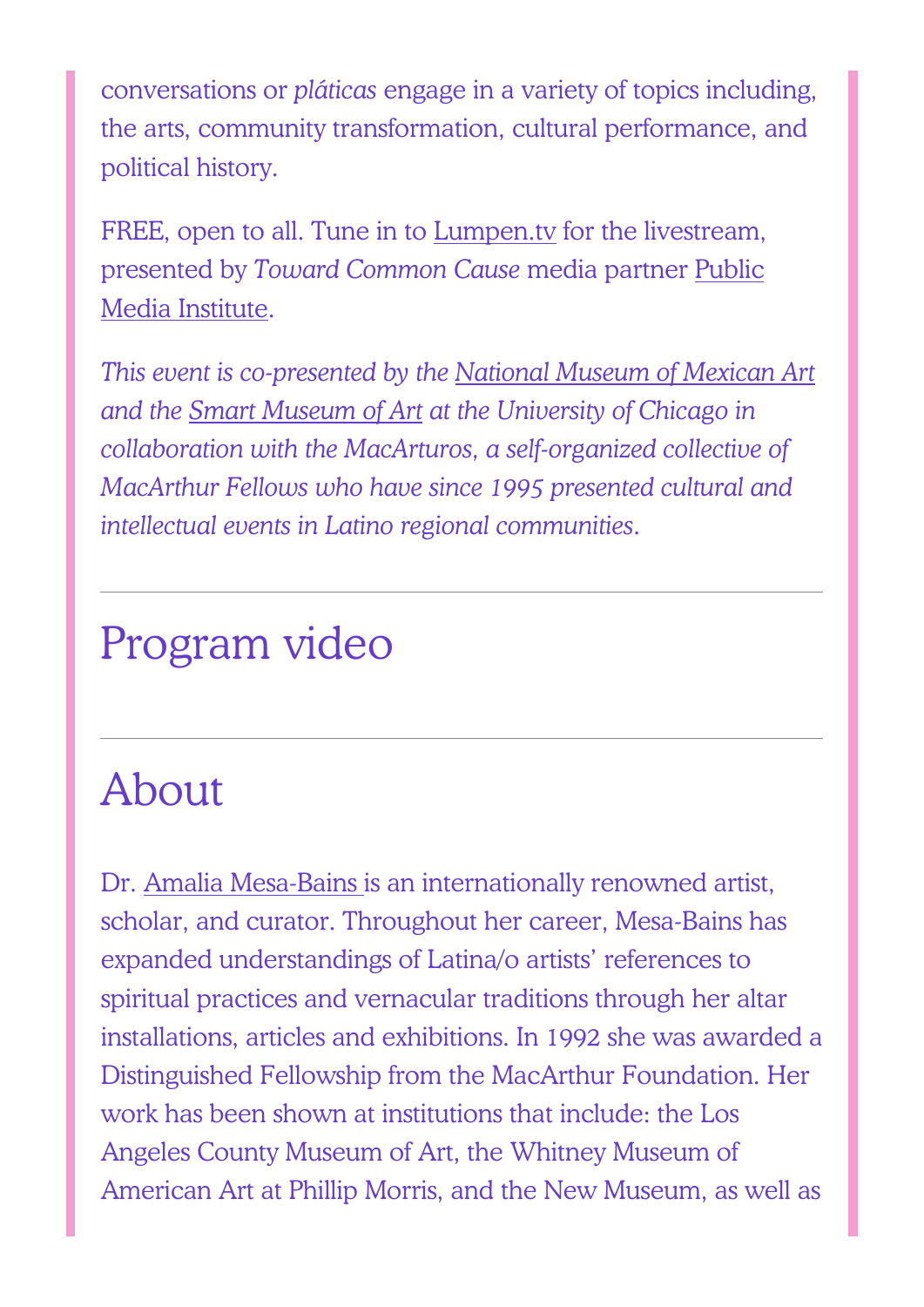international venues in Mexico, Colombia, Venezuela, Ireland, Sweden, England, France and Spain. As a cultural critic she has co-authored along with Bell Hooks, *Homegrown: Engaged Cultural Criticism*. Mesa-Bains founded and directed the Visual and Public Art department at California State University at Monterey Bay where she was Professor Emerita. Mesa-Bains community work includes board of trustee positions with the Mexican Museum in San Francisco and advisory boards for the Galeria de la Raza, and the Social Public Resource Center in Los Angeles.

[Sandra Cisneros](https://www.sandracisneros.com/) is a poet, short story writer, novelist, essayist, performer, and artist whose work explores the lives of the working-class. Her numerous awards include NEA fellowships in both poetry and fiction, the Texas Medal of the Arts, a MacArthur Fellowship, several honorary doctorates and national and international book awards, including Chicago's Fifth Star Award, the PEN Center USA Literary Award, and the National Medal of the Arts award presented to her by President Obama in 2016. She received the Ford Foundation's Art of Change Fellowship, was recognized among The Frederick Douglass 200, and won the PEN/Nabokov Award for international literature. In addition to her writing, Cisneros has fostered the careers of many aspiring and emerging writers through two non-profits she founded: the Macondo Foundation and the Alfredo Cisneros del Moral Foundation. She is also the organizer of Los MacArturos, Latino MacArthur fellows who are community activists.

*Related video* [A Room of Her Own: Una Ofrenda for My Mother](https://nationalmuseumofmexicanart.org/resources/sandra-cisneros-on-a-room-of-her-own-una-ofrenda-for-my-mother)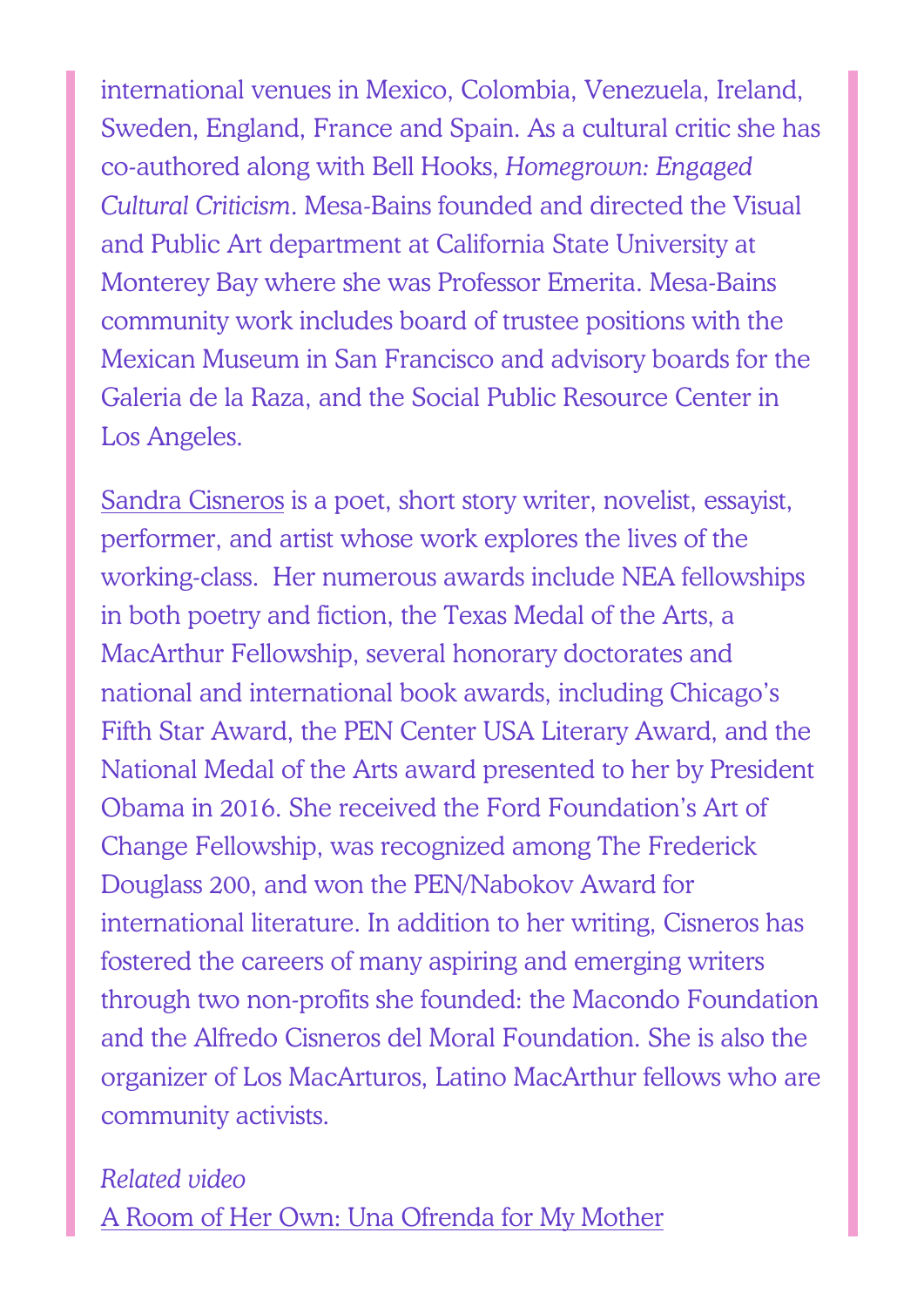#### Courtesy of the National Museum of Mexican Art

[Maria Varela](https://snccdigital.org/people/maria-varela/) is a community organizer, a photographer, a teacher, a writer, and principal of the Rural Resources Group, an organization in the Albuquerque area that helps rural communities develop sustainable economies and environments. Since 1962, Varela has been assisting indigenous leaders in their efforts to develop economic opportunity and protect cultural heritage within African-American, Native-American, and Mexican-American rural communities. She was instrumental in establishing a wool-growers cooperative, for example, that included a weaving and spinning enterprise, training in small business development, and cultural reaffirmation. Her approach is to create and enable nonprofit organizations and viable enterprises to build upon and add to existing local resources. She was awarded the MacArthur fellowship in 1990.

#### *Related video*

### [Resistance through my lens](https://youtu.be/l_hFadzeon4) Courtesy of the National Museum of Mexican Art

Born in Mexico City, he moved to the US in 1978, and since 1995, [Guillermo Gómez-Peña'](https://towardcommoncause.org/artists/guillermo-gomez-pena/)s three homes have been San Francisco, Mexico City and the "road." His performance work and 21 books have contributed to the debates on cultural, generational, and gender diversity, border culture and North-South relations. His artwork has been presented at over one thousand venues across the US, Canada, Latin America, Europe, Russia, South Africa and Australia. A MacArthur Fellow, USA Artists Fellow, and a Bessie, Guggenheim, and